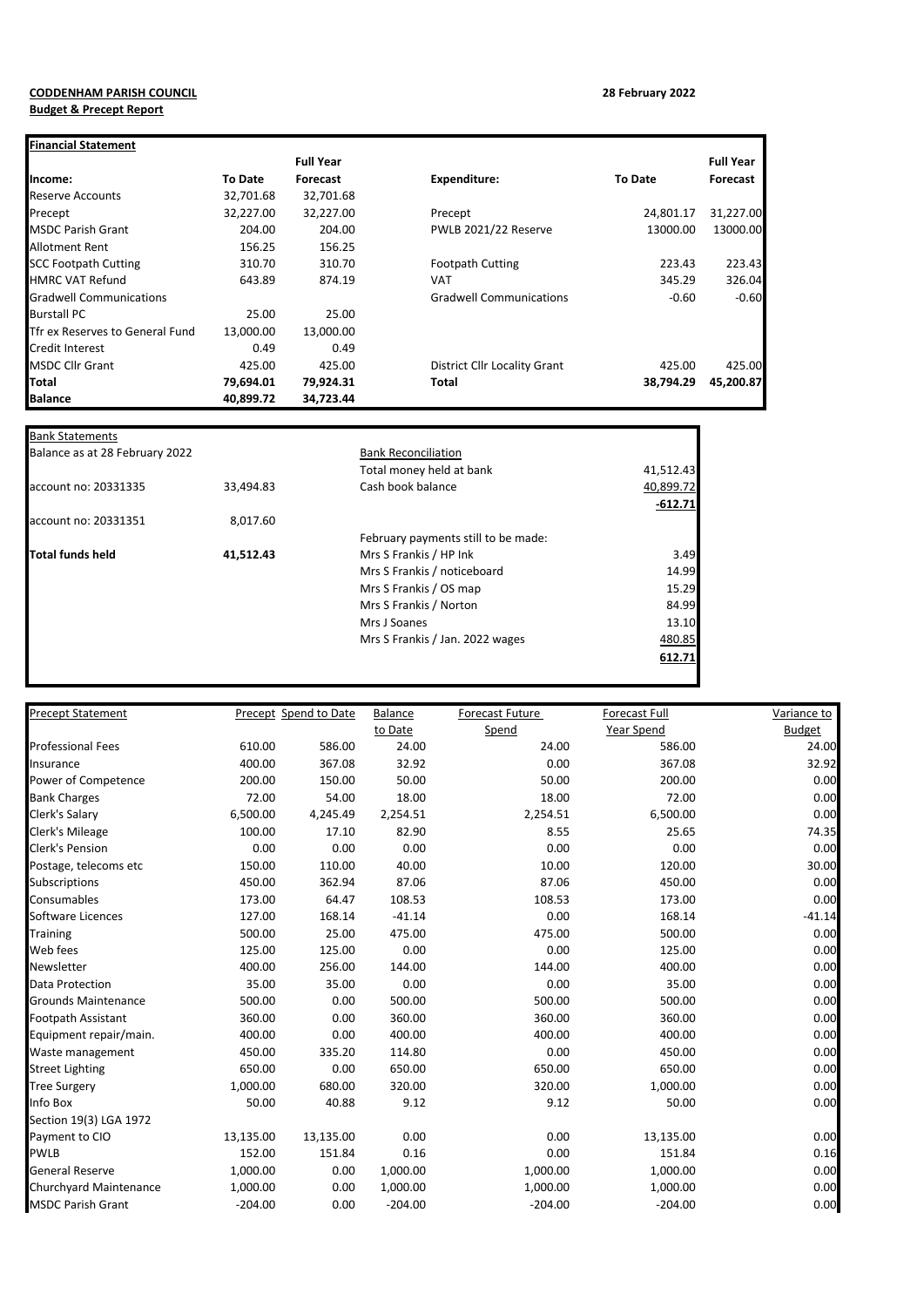| <b>MSDC Business Rates</b> | 3.892.00  | 3.892.03  | $-0.03$  | 0.00     | 3,892.03  | $-0.03$ |
|----------------------------|-----------|-----------|----------|----------|-----------|---------|
| Total                      | 32,227.00 | 24.801.17 | 7.425.83 | 7.214.77 | 32,106.74 | 120.26  |
| <b>Total exc GR</b>        | 31,227.00 | 24.801.17 | 6.425.83 | 6.214.77 | 31.106.74 | 120.26  |

| <b>February Payments</b>       | <b>Net</b> | <b>VAT</b> | Total  |
|--------------------------------|------------|------------|--------|
| O <sub>2</sub>                 | 10.00      | 2.00       | 12.00  |
| Mrs S Frankis / HP Ink Feb. 22 | 2.91       | 0.58       | 3.49   |
| Mrs S Frankis / noticeboard    | 12.49      | 2.50       | 14.99  |
| Mrs S Frankis / OS map         | 15.29      | 0.00       | 15.29  |
| Mrs S Frankis / Norton         | 70.82      | 14.17      | 84.99  |
| Mrs J Soanes                   | 13.10      | 0.00       | 13.10  |
|                                |            |            |        |
| <b>Salaries</b>                | 480.85     | 0.00       | 480.85 |
|                                | 605.46     | 19.25      | 624.71 |

| <b>Reserve Accounts</b>            |           |  |  |
|------------------------------------|-----------|--|--|
| Allotments                         | 223.44    |  |  |
| CIL (earmarked)                    | 320.54    |  |  |
| Tree Works (earmarked)             | 320.00    |  |  |
| PWLB Contingency (earmarked)       | 7,000.00  |  |  |
| PWLB 2022/23 Repayment (earmarked) | 13,000.00 |  |  |
| <b>General Reserve</b>             | 11,837.70 |  |  |
| <b>Total</b>                       | 32,701.68 |  |  |

| Creditors                                           |          |
|-----------------------------------------------------|----------|
| Mid Suffolk District Council: Business Rates Demand | 6.000.00 |
| (under investigation and being disputed)            |          |

**Debtors** 

## Transfers to/from reserve accounts

minute number 21/22 120(i) trf from reserves to the general fund 6,575.92<br>minute number 21/22 276(iii) trf from reserves to the general fund 6,424.08 trf from reserves to the general fund

| Cash Book / General Fund    |           |           |
|-----------------------------|-----------|-----------|
|                             |           | 40,899.72 |
| Precept                     | 7,425.83  |           |
| <b>MSDC Parish Grant</b>    | 204.00    |           |
| Allotment Rent              | 156.25    |           |
| <b>SCC Footpath Cutting</b> | 87.27     |           |
| <b>HMRC VAT Refund</b>      | 643.89    |           |
| VAT                         | $-345.29$ |           |
| Reserves                    | 32,701.68 |           |
| Burstall PC / software      | 25.00     |           |
| Gradwell Error              | 0.60      |           |
| Credit Interest             | 0.49      |           |
|                             |           | 40.899.72 |